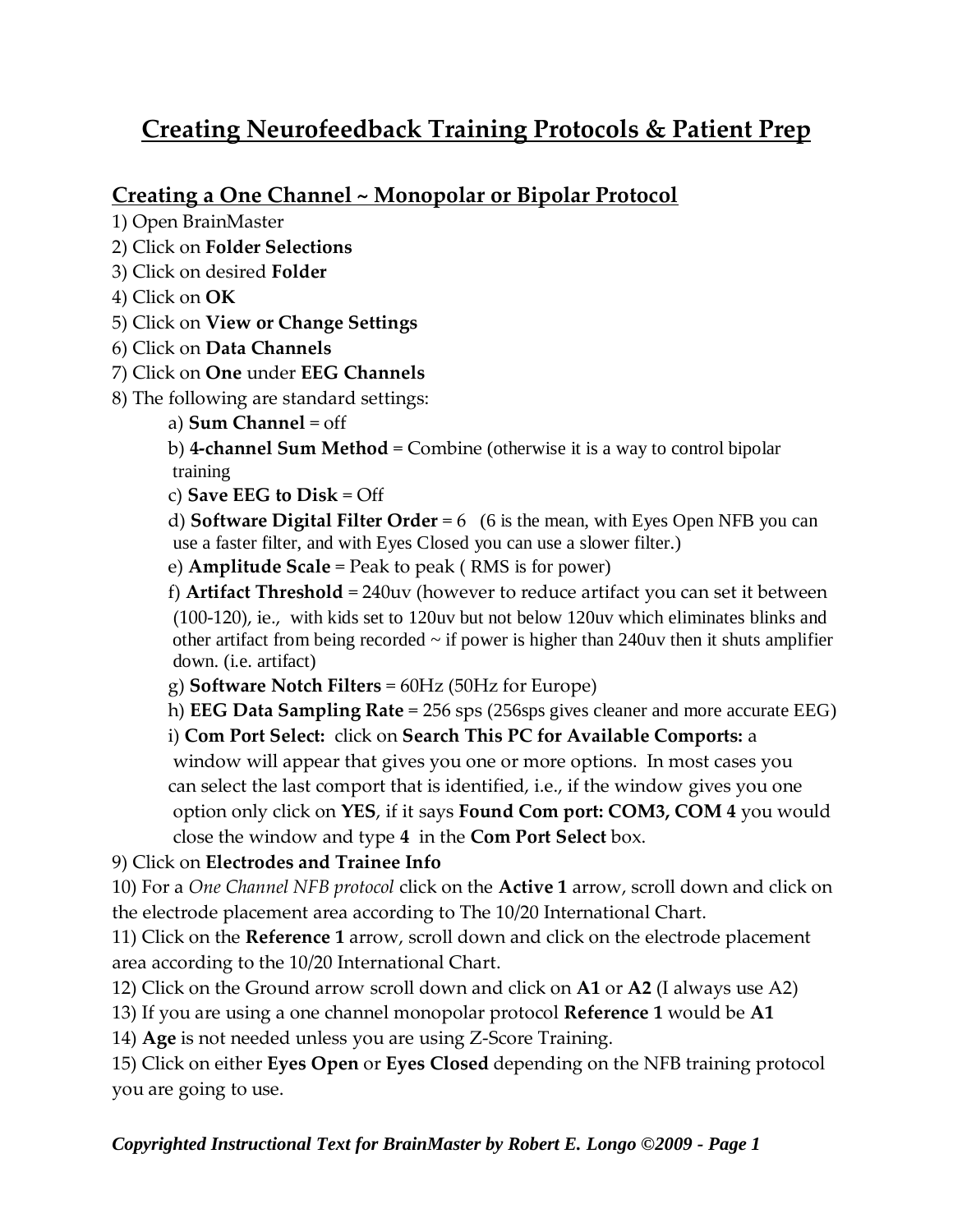16) Click on **OK**

17) Click on **OK**

18) Click on **Frequency Bands**

19) These are the standard settings and do not need to be changed. If you are using a standard NFB protocol (i.e., one generated by the New Mind Apps brain mapping web site, for example *2-7hz down 30%, SMR up 70%, 20-30hz down 10% C4-Pz Eyes Open*, then you would go into **Frequency Bands** and change **Theta** to **2.000 and 7.000** 20) Click on **OK**

**NOTE:** If you were using a one channel monopolar NFB training protocol, i.e., *9-11hz up P4 70% and 15-30hz down 20%* Eyes Closed, then you would set **Active 1** in

**Electrodes and Trainee Info** to **Pz** with **Reference 1** at **A1** and **Ground at A2.** In **Frequency Bands** you would set **Alpha** at 9.000 and 11.000 and **HiBeta** at 15.000 and 30.000.

22) Click on **Training Protocol**

23) Click on each Wave you want to "Enhance/**Go** – Inhibit/**Stop** – or **Ignore**. Given the example above; *2-7hz down 30%, SMR up 70%, 20-30hz down 10% C4-Pz* **Delta** would be **Ignore**; **Theta** would be **Stop; Alpha** would be **Ignore**, **LoBeta** (SMR) would be **Go**; **Beta** would be **Ignore**; **Hibeta** would be **Stop**; **Gamma** would be **Ignore**; and **User** would be **Ignore**.

24) Click on **Autothreshold Option**.

25) **Autoset "Gos" for:** would be set at **70**

26) **Autoset "Stops" for:** would be set at **30**

27) **Autoset HiBeta [Stop] for:** would be set at **10**

28) Autothresholding is **ON**

29) Threshold updating: would be set for **Autoupdate repeat: after pre-base-line +** 

**after each run**

30) Click on **OK**

- 31) **Global Sustained Reward Criterion** is default at **500**
- 32) **Global Refractory Period** is default at **0**

33) Original Sweet Spot Feedback Settings is default at **Off**

- 34) **Points Counting Method** is default on **Normal [1 Counter]**
- 35) Clink on **OK**
- 36) Click on **Display Options**

37) **Viewed Panels** is your choice. Click on the displays you want to see (I usually click on Raw Waveform, Filtered Waveform, Thermometers, and Component Trend Graphs).

38) **Viewed Components** is set to the waves you want to monitor. In the case of the protocol above, *2-7hz down 30%, SMR up 70%, 20-30hz down 10% C4-Pz*, you would click on **Theta, Lobeta**, and **HiBeta**.

39) **Dll Memory Mapping Mode** is default on **Standard**

40) Click on **OK**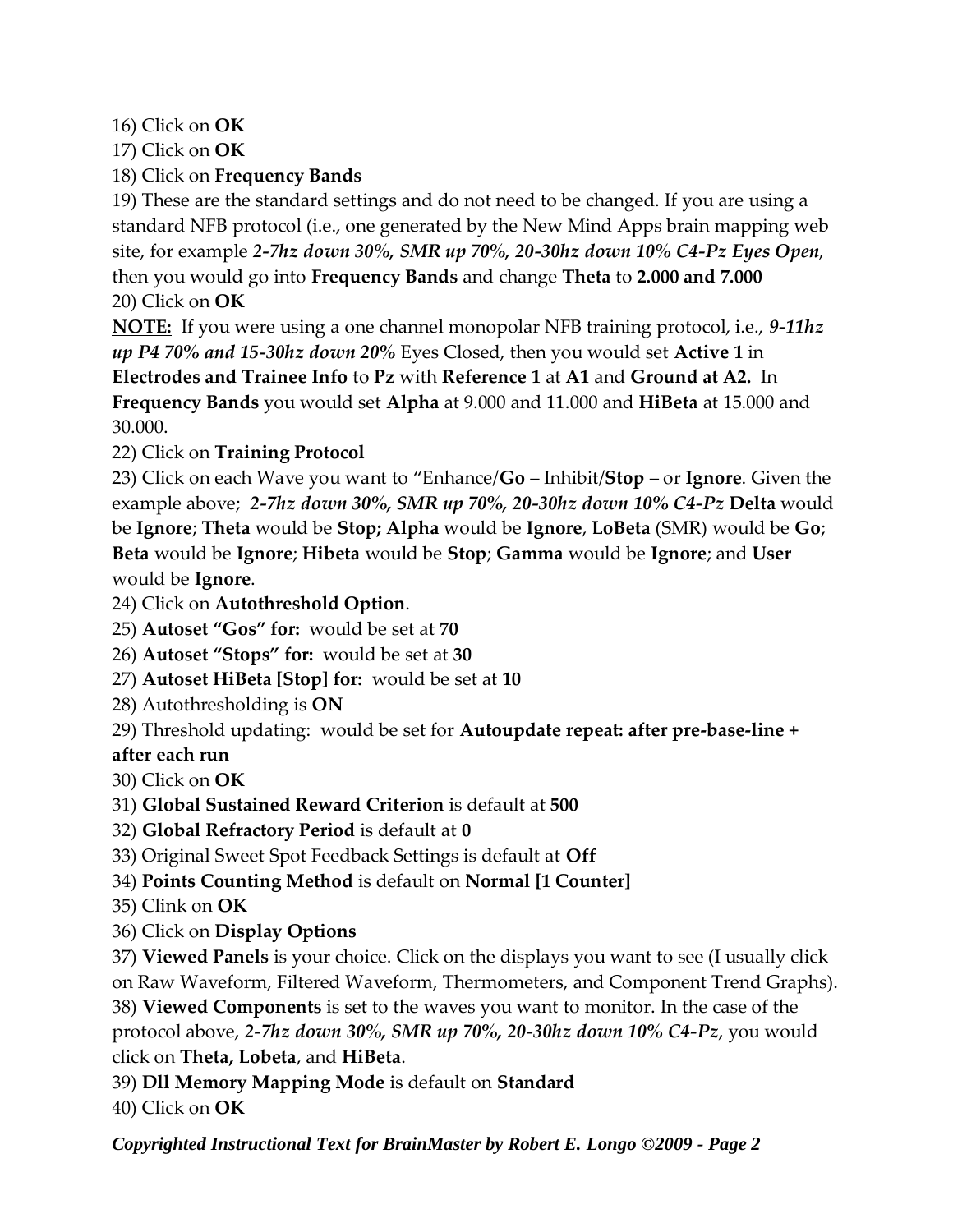41) Click on **Feedback Control**

42) Under **Sound Type** click on the desired sounds you wish to use, i.e., **Reward Sound** or **Midi**. If you click Midi then under **Midi Voice**, click on the arrow and select the sound you wish to use.

43) **Midi Style** and **Midi Modulation** are choice and preference. Experiment to see the differences between **Sustained vs. Percussive** and **Amplitude vs. Pitch**.

44) Coherence or Phase Threshold [1-100] is default at 10

45) **Train Coherence or Phase** is default at **UP**

46) **Type of Coherence** is default at **Training ["similarity"]**

47) Click on **OK**

48) Click on **Session Control**

49) **Baseline Length** is choice. (I usually set it at 60)

50) **Run Length** is set in seconds. If you are running two runs at 7 minutes for each run, you would set Run Length at 420 (which is seven minutes)

51) **Number of Sessions** is choice. (I usually start with **40**)

52) **Number of Runs [Trials]** is the number of run lengths you plan to use. Given the example above, if you set it at **2**, then you will be running 2 - 420 second or 7 minute runs which is a total NFB session of **14 minutes**.

53) **Session Type**. You will check **Training** as what we have just done is establish a NFB training protocol.

54) **Pause Between Runs**. If you check this box the training will stop after each Run/Trial so you can check in with the patient. If you click on the training screen and press the space bar, the session continues for the next Run/Trial.

55) Click on **OK**

56) Click on **Use These Settings**

## **Creating a Custom File Setting**

Once you have created a file for a patient, if you have altered the protocol from the standard protocol you selected in BrainMaster, you can create your own custom settings file. This is very helpful if you are selecting NFB training protocols from the *New Mind Apps (NMA)* mapping system **Protocol Analysis** from the patients map. For example, if you map a client and look at the Eyes Opened map, you might find the following under **Protocol Analysis:**

Consider training 2-7hz down 30%, 15-20hz up 70%, 20-30hz down 10% C3-Fz Eyes Open (a left hemisphere {LH} training protocol).

And,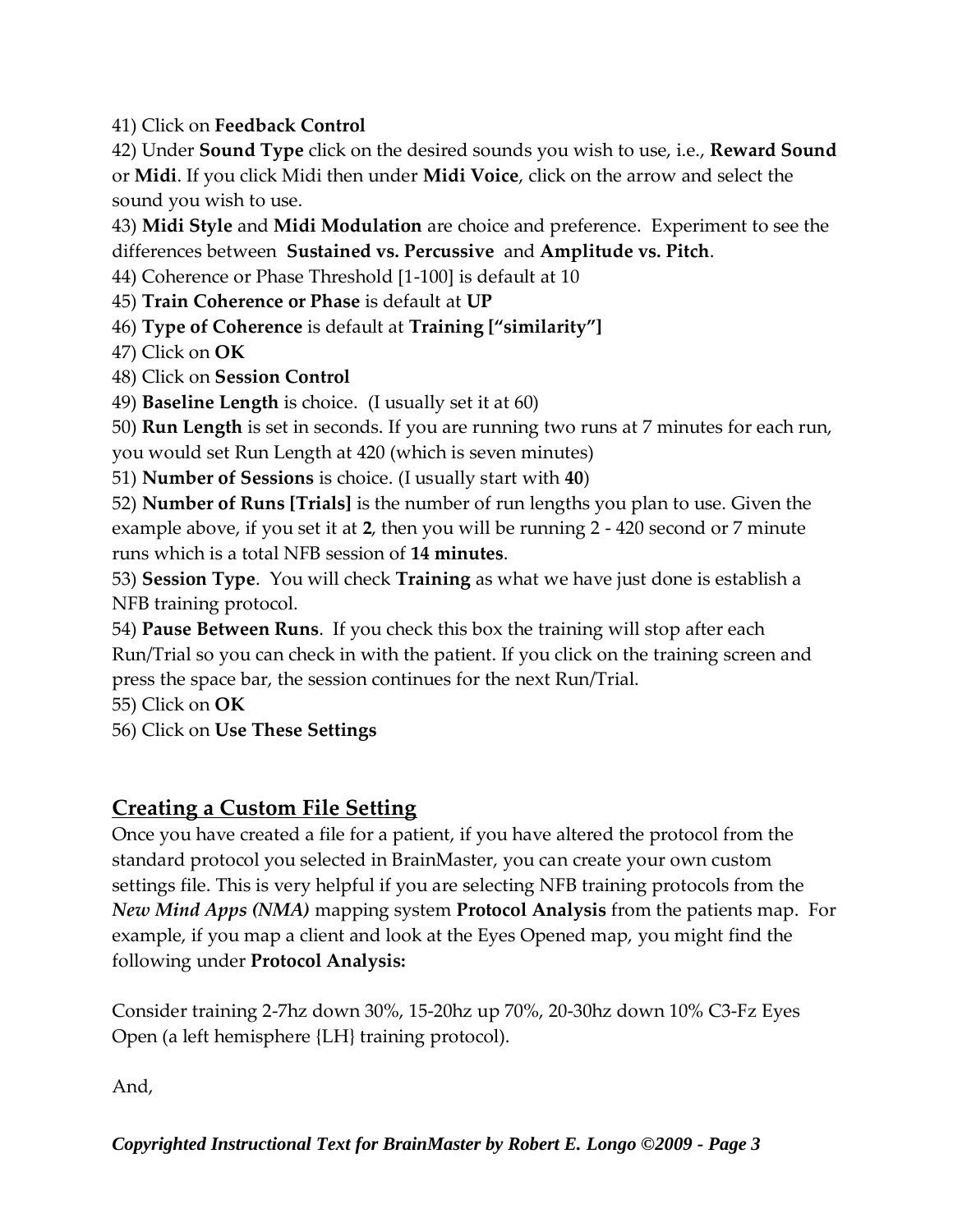Consider training 13-15hz up 70%, 8-12hz down 20%, 20-30hz down 10% C4-Pz Eyes Open. (a right hemisphere {RH} training protocol).

The above two protocols are examples of standard NFB training protocols produced by the NMA system. While the waves and frequencies may vary depending upon the protocol you select, the training sites, i.e. C3, Fz, (LH) and C4, Pz (RH) are pretty standard sites.

Once you have set up the protocol for 2-7hz down 30%, 15-20hz up 70%, 20-30hz down 10% C3-Fz; to save the settings into custom file you would do the following.

1) Click on **View or Change Settings**

2) Click on **Read/Write Settings File**

3) Click on **Create a New Settings File**

4) Under **Name** you type in the custom name you want, for example using the above protocol you might call it: **New Mind LH**

5) Click on **Use Name For File ID**.

6) Click on **OK**

7 Click on **OK**

Now if you scroll down **Setting File Name** window, you will find the settings file you just created and saved. Next time you set up a patient folder, when you create the file folder for the patient and go to select the settings, the file you created will be there for you.

8) Click on **OK**.

9) To create a folder for C4, Pz (as noted above), you would follow the same process above (steps 1-8) but the electrode sites would be C4, Pz, and when you save the settings file you would label it, **New Mind RH**

**HINT:** *You can save and client protocol you have created. If you want to set up custom file settings in advance, when you select the folder to use, select the Test folder. Type in your settings, with the protocol electrode sites, but leave the wave band frequencies standard, i.e., Delta 1-4, Theta 4-7, alpha 8-12 LoBeta 13-15, Beta 15-20, Hibeta 20-30. After you set up the client folder and select the settings file, you can go in and customize anything you need to for that client, i.e., wave band frequencies, length of session, etc.*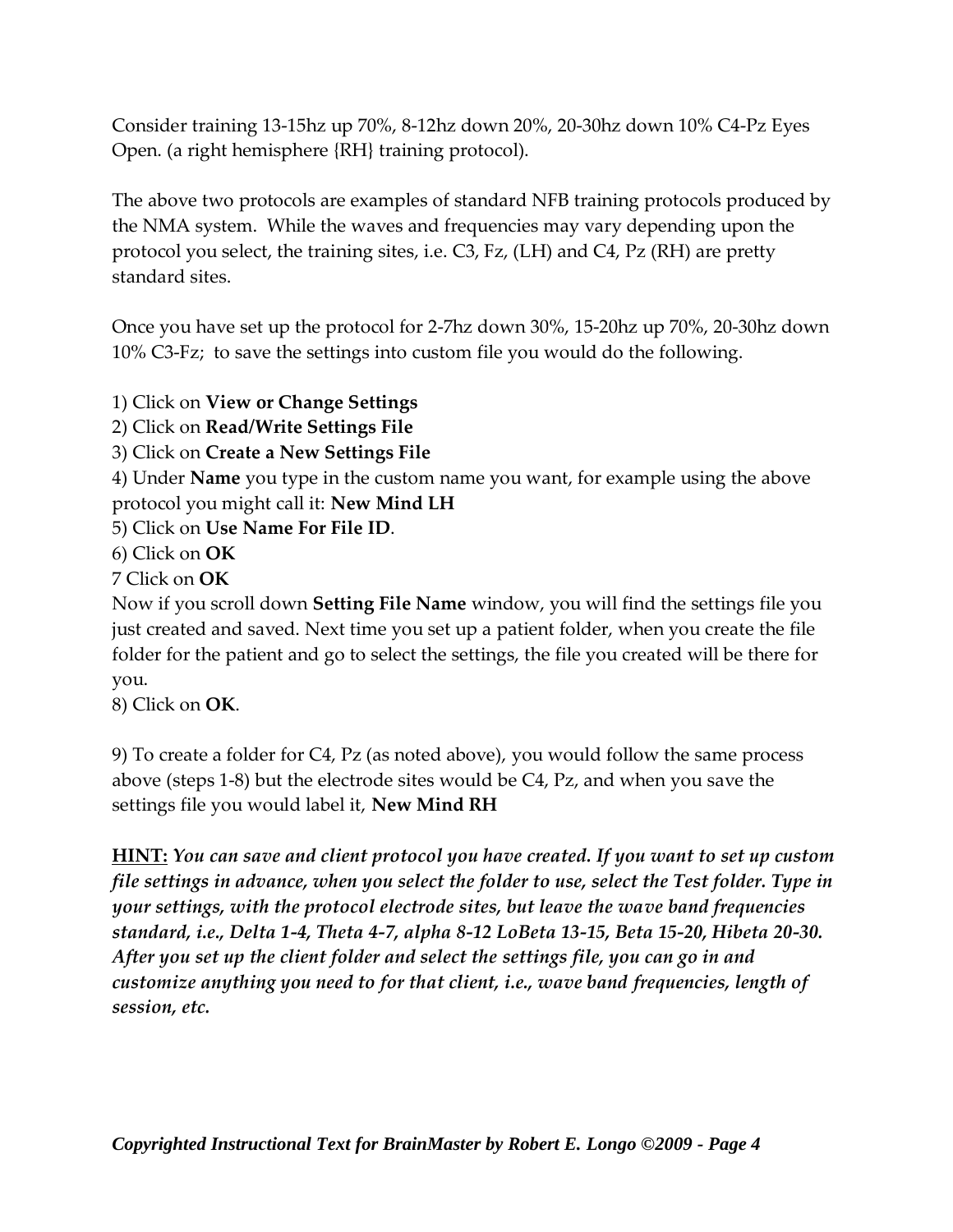## **Creating a Two Channel ~ Bipolar Protocol**

1) Open BrainMaster

2) Click on **Folder Selections**

3) Click on **Create a New Folder**

4) Type in the **Name** you want to use (i.e., John Doe)

5) Type in the **File ID** you want to use (the Name that will appear in your folder.

6) Click on **Use Name for File ID** if you want to use the same name for both 7) Click on **OK**

8) Click on **OK** again if the Name and File ID are as you want them to be

9) Double **Click** on the preset Settings File you want to use (i.e., Alert, Focus, Peak, Relax, etc.)

10) Click on **OK**

11) Click on **View or Change Settings** 

#### 12) Click on **Data Channels**

13) For a *two channel* monopolar (single electrode) or bipolar (two electrodes) neurofeedback (NFB) protocol working on both right and left hemisphere

simultaneously; click on **Two** under **EEG Channels.**

14) The following are standard settings:

a) **Sum Channel** = off

b) **4-channel Sum Method** = Combine (otherwise it is a way to control bipolar training

c) **Save EEG to Disk** = Off

d) **Software Digital Filter Order** = 6 (6 is the mean, with Eyes Open NFB you can use a faster filter, and with Eyes Closed you can use a slower filter.)

e) **Amplitude Scale** = Peak to peak ( RMS is for power)

f) **Artifact Threshold** = 240uv (however to reduce artifact you can set it between (100-120), ie., with kids set to 120uv but not below 120uv which eliminates blinks and other artifact from being recorded  $\sim$  if power is higher than 240uv then it shuts amplifier down. (i.e. artifact)

g) **Software Notch Filters** = 60Hz (50Hz for Europe)

h) **EEG Data Sampling Rate** = 256 sps (256sps gives cleaner and more accurate EEG)

i) **Com Port Select:** click on **Search This PC for Available Comports:** a window will appear that gives you one or more options. In most cases you can select the last comport that is identified, i.e., if the window gives you one option only click on **YES**, if it says **Found Com port: COM3, COM 4** you would close the window and type **4** in the **Com Port Select** box.

#### 15) Click on **Electrodes and Trainee Info**

*Since we are setting up a Two-Channel Bipolar training, we will use the two protocols used above with the one channel training and combine the two into a single protocol. The protocols we are working with are:*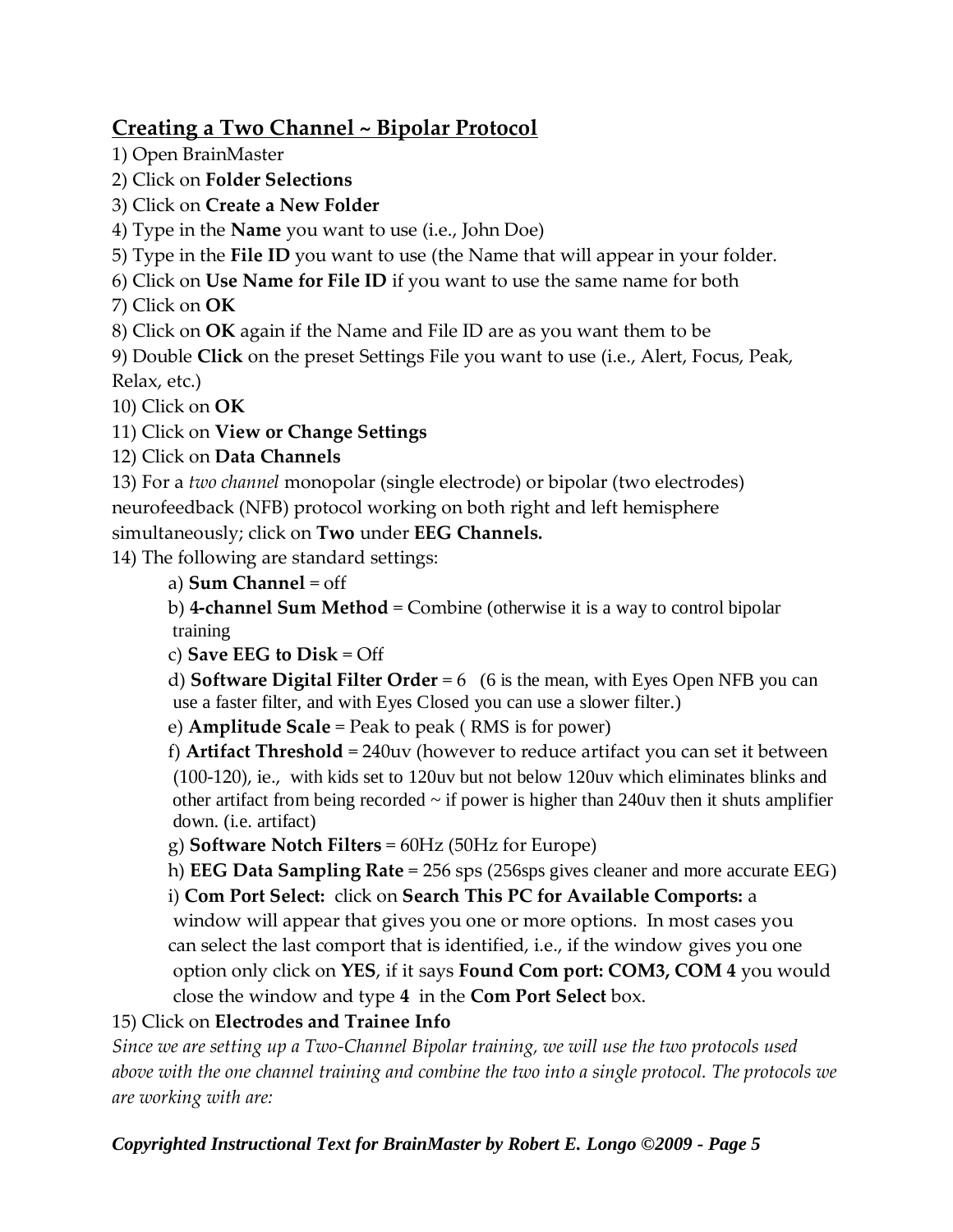Consider training 2-7hz down 30%, 15-20hz up 70%, 20-30hz down 10% C3-Fz Eyes Open (a left hemisphere {LH} training protocol).

And,

Consider training 2-7 down 30%, SMR up 70%, 20-30hz down 10% C4-Pz Eyes Open. (a right hemisphere {RH} training protocol).

16) For a *Two Channel NFB Protocol* click on the **Active 1** arrow, scroll down and click on the electrode placement area according to The 10/20 International Chart, (in this case C3)

17) Click on the **Reference 1** arrow, scroll down and click on the electrode placement area according to the 10/20 International Chart, (in this case Fz)

18) Click on the **Ground** arrow scroll down and click on **A1** or **A2** (I always use A2)

19) Click on the **Reference 2** arrow, scroll down and click on the electrode placement area according to the 10/20 International Chart, (in this case Pz)

20) Click on the **Active 2** arrow, scroll down and click on the electrode placement area according to The 10/20 International Chart, (in this case C4)

21) **Age** is not needed unless you are using Z-Score Training.

22) Click on either **Eyes Open** or **Eyes Closed** depending on the NFB training protocol you are going to use.

23) Click on **OK**

24) Click on **OK**

25) Click on **Frequency Bands**

26) If you are using the standard NFB protocols noted above by New Mind Apps brain mapping web site, you would change **Theta** to **2.000 and 7.000** 27) Click on **OK**

**NOTE:** *When using a two channel NFB protocol the Frequency Bands and Autothresholds are the SAME for BOTH Channels.* 

#### 28) Click on **Training Protocol**

29) Under **Select Chanel to Adjust** click on **One**. Using the protocol:

Click on each Consider training 2-7hz down 30%, 15-20hz up 70%, 20-30hz down 10% C3-Fz Eyes Open (a left hemisphere {LH} training protocol).

And,

Consider training 2-7 down 30%, SMR up 70%, 20-30hz down 10% C4-Pz Eyes Open. (a right hemisphere {RH} training protocol).

you would use the following settings for Channel One: **Delta** would be **Ignore**; **Theta** would be **Stop; Alpha** would be **Ignore**, **LoBeta** (SMR) would be **Ignore**; **Beta** would be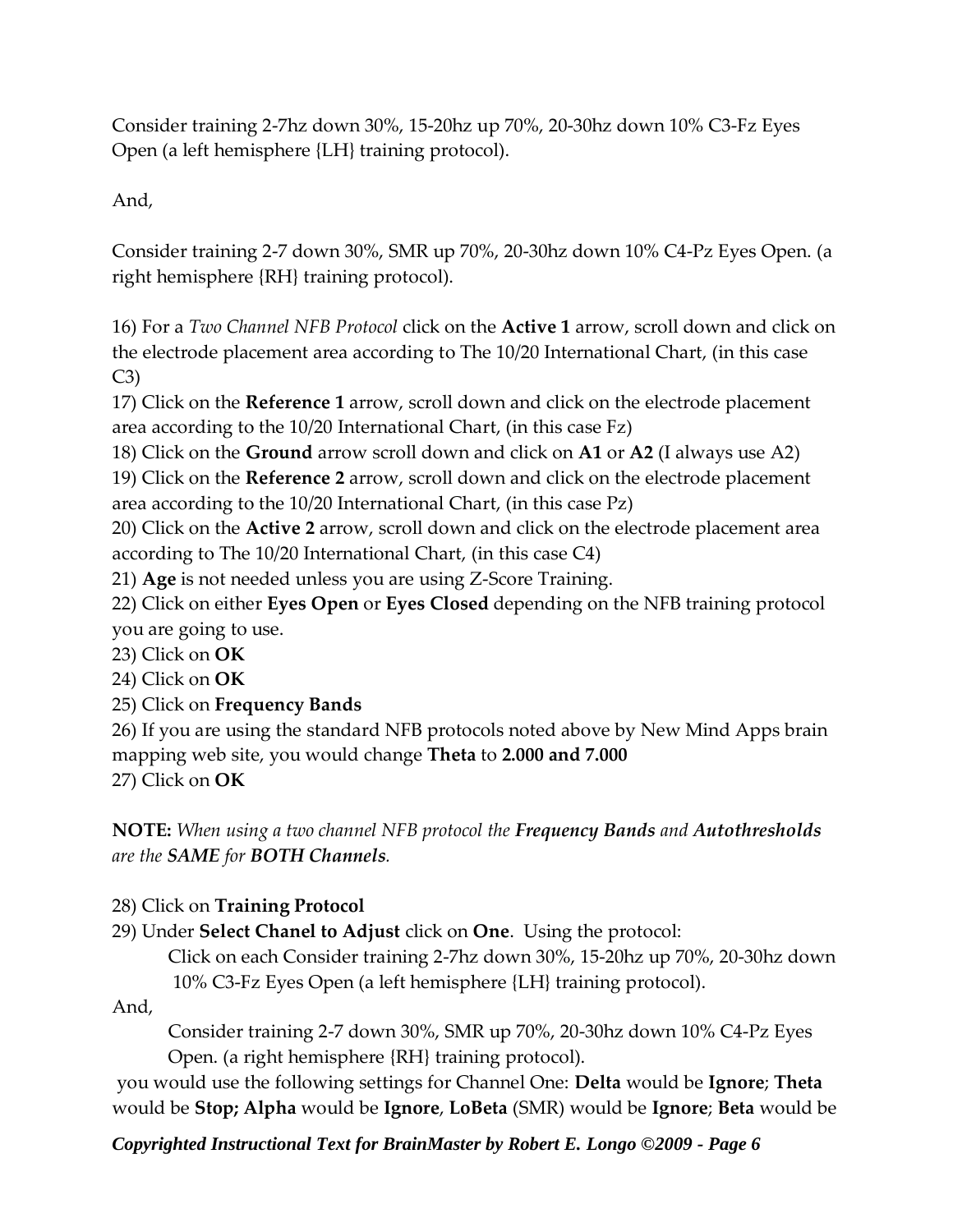**GO**; **Hibeta** would be **Stop**; **Gamma** would be **Ignore**; and **User** would be **Ignore**. This sets the training protocol for C3, Fz (or the LH).

30) Click on **Autothreshold Option**.

31) **Autoset "Gos" for:** would be set at **70**

32) **Autoset "Stops" for:** would be set at **30**

33) **Autoset HiBeta [Stop] for:** would be set at **10**

34) Autothresholding is **ON**

35) Threshold updating: would be set for **Autoupdate repeat: after pre-base-line +** 

**after each run**

36) Click on **OK**

37) Under **Select Chanel to Adjust** click on **Two**. You would use the following settings for Channel Two: **Delta** would be **Ignore**; **Theta** would be **Stop; Alpha** would be **Stop**, **LoBeta** (SMR) would be **GO**; **Beta** would be **Ignore**; **Hibeta** would be **Stop**; **Gamma** would be **Ignore**; and **User** would be **Ignore**. This sets the training protocol for C4, Pz (or the RH).

38) Click on **OK**

39) Click on **Display Options**

40) **Viewed Panels** is your choice. Click on the displays you want to see (I usually click on Raw Waveform, Filtered Waveform, Thermometers, and Component Trend Graphs).

41) **Viewed Components** is set to the waves you want to monitor. In the case of the two channel bipolar protocol you have just set up, you would click on **Theta, Lobeta**, **Beta,** and **HiBeta**.

42) Click on **OK**

43) Click on **Feedback Control**

44) Under **Sound Type** click on the desired sounds you wish to use, i.e., **Reward Sound** or **Midi**. If you click Midi then under **Midi Voice**, click on the arrow and select the sound you wish to use.

45) **Midi Style** and **Midi Modulation** are choice and preference. Experiment to see the differences between **Sustained vs. Percussive** and **Amplitude vs. Pitch**.

46) Click on **OK**

47) Click on **Session Control**

48) **Baseline Length** is choice. (I usually set it at 60)

49) **Run Length** is set in seconds. If you are running two runs at 7 minutes for each run, you would set Run Length at 420 (which is seven minutes)

50) **Number of Sessions** is choice. (I usually start with **40**)

51) **Number of Runs [Trials]** is the number of run lengths you plan to use. Given the example above, if you set it at **2**, then you will be running 2 - 420 second or 7 minute runs which is a total NFB session of **14 minutes**.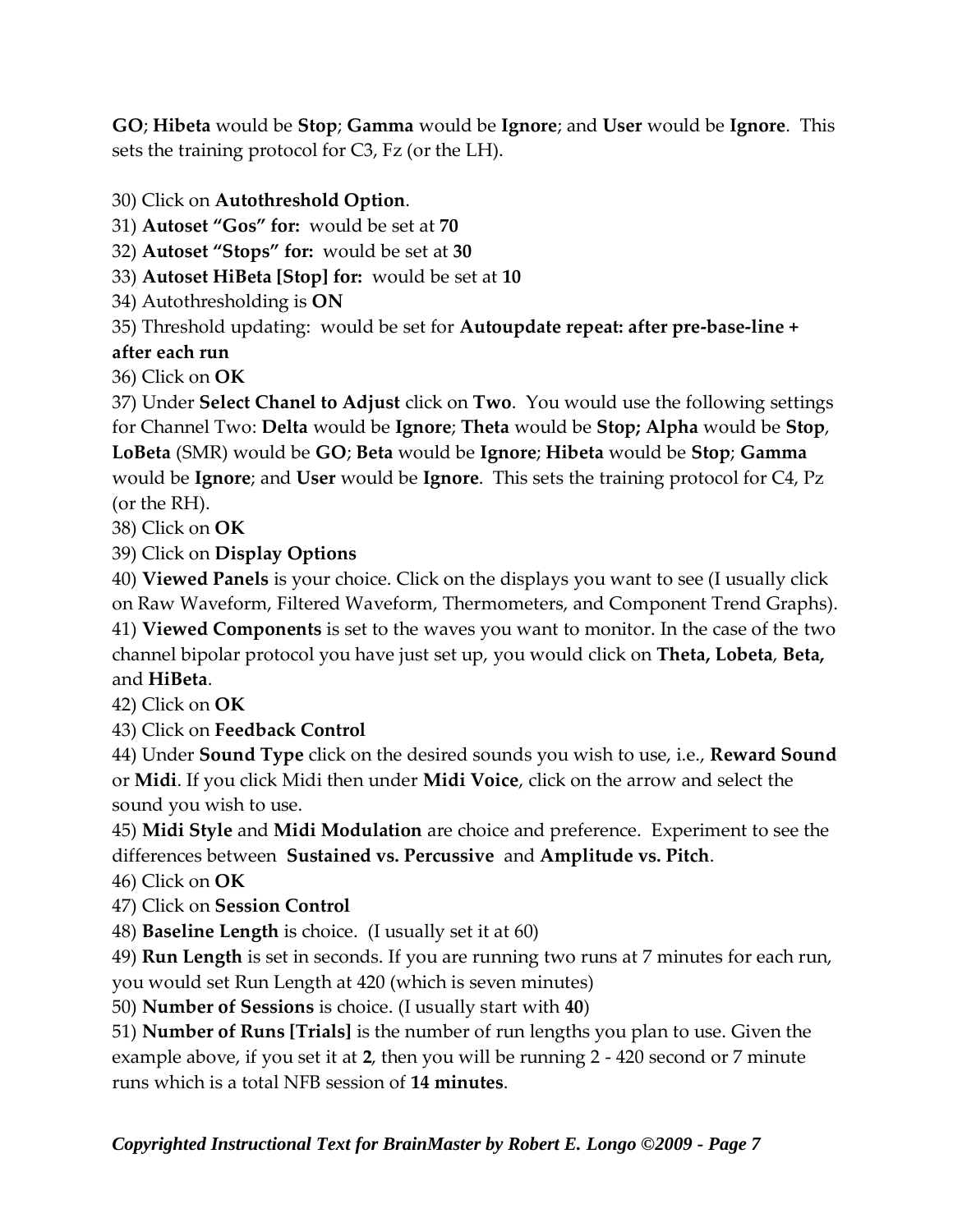52) **Pause Between Runs**. If you check this box the training will stop after each Run/Trial so you can check in with the patient. If you click on the training screen and press the space bar, the session continues for the next Run/Trial. 53) **Session Type**. You will check **Training** as what we have just done is establish a NFB training protocol. 54) Click on **OK**

55) Click on **Use These Settings**

## **Patient Prep**

Once you have established a NFB training protocol for the patient (as outlined in the sections above), below are the basic steps to take in order to prepare the patient for the NFB training session:

- 1) Open BrainMaster
- 2) Click on **Folder Selection**
- 3) Click on patient's name
- 4) Click on **OK**
- 5) Click on **View or Change Settings**
- 6) Click on **Data Channels**
- 7) Click on **Electrodes and Trainee Info**
- 8) Clean electrode placement sites with wooden Q-Tip and NuPrep

9) Apply small amount of **10/Twenty Electrode Paste** (*about the size of a pea*) to **Active 1** electrode and place on site as indicated using white gauze pad (or small paper towel square).

10) Apply small amount of **10/Twenty Electrode Paste** to **Reference 1** electrode and place on site as indicated using white gauze pad.

11) Clean ear lobe site for **Ground** with an **Alcohol Prep Pad** and apply small amount of **10/Twenty Electrode Paste** to each cup and clip on ear using white gauze pad.

12) If running a two channel bipolar montage clean sites Active 2 and Reference 2 as outlined above.

- 13) Click **OK**
- 14) Click **OK**
- 15) Click on **Use these Settings**
- 16) Have patient focus on screen (if eyes opened training)
- 17) Click on **RUN NEXT SESSION**
- 18) **Check "Sound" and adjust to patient liking**
- 19) Verify **Frequency Bands** to be monitored
- 20) Verify **Display**